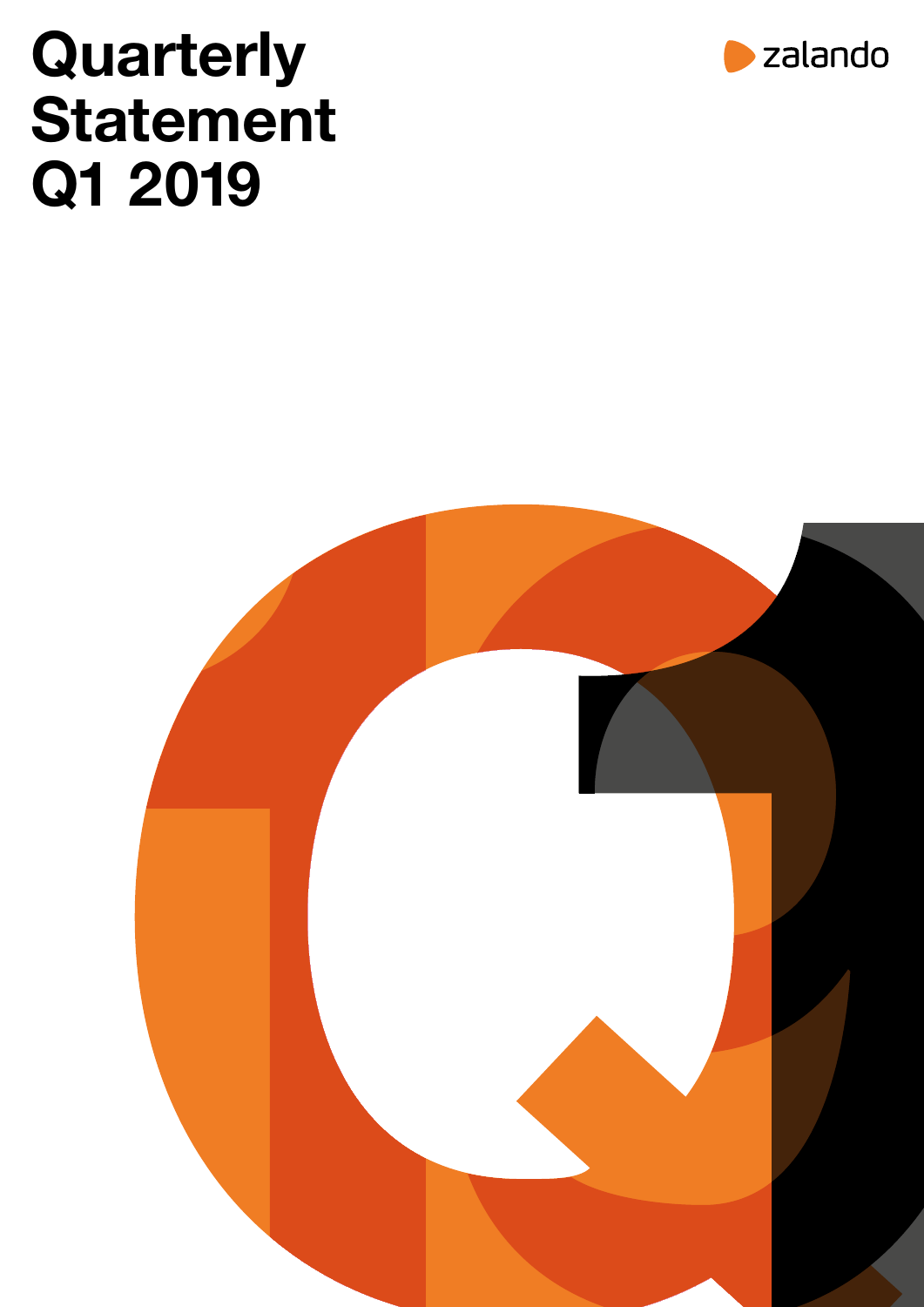### **Zalando at a Glance**

|                                                | Jan 1 - Mar 31, 2019 | Jan 1 - Mar 31, 2018 | Change            |
|------------------------------------------------|----------------------|----------------------|-------------------|
| Group key performance indicators               |                      |                      |                   |
| Site visits (in millions)                      | 923.9                | 713.5                | 29.5%             |
| Mobile visit share (in %)                      | 82.4                 | 76.6                 | 5.7pp             |
| Active customers (in millions)                 | 27.2                 | 23.9                 | 14.1%             |
| Number of orders (in millions)                 | 31.4                 | 25.4                 | 23.6%             |
| Average orders per active customer (LTM*)      | 4.5                  | 4.0                  | 11.5%             |
| Average basket size** (LTM, in EUR)            | 57.1                 | 59.4                 | $-3.9%$           |
| <b>Results of operations</b>                   |                      |                      |                   |
| Gross merchandise volume*** (GMV) (in EUR m)   | 1,756.8              | 1,426.9              | 23.1%             |
| Revenue (in EUR m)                             | 1,378.2              | 1,196.0              | 15.2%             |
| EBIT (in EUR m)                                | $-18.4$              | $-15.2$              | 21.3%             |
| EBIT (as % of revenue)                         | $-1.3$               | $-1.3$               | $-0.1$ pp         |
| Adjusted EBIT (in EUR m)                       | 6.4                  | 0.4                  | $>100,0\%$        |
| Adjusted EBIT (as % of revenue)                | 0.5                  | 0.0                  | 0.5 <sub>pp</sub> |
| EBITDA (in EUR m)                              | 24.4                 | 2.7                  | $>100,0\%$        |
| EBITDA (as % of revenue)                       | 1.8                  | 0.2                  | 1.5 <sub>pp</sub> |
| Adjusted EBITDA (in EUR m)                     | 49.2                 | 18.3                 | $>100,0\%$        |
| Adjusted EBITDA (as % of revenue)              | 3.6                  | 1.5                  | 2.0pp             |
| <b>Financial position</b>                      |                      |                      |                   |
| Net working capital (in EUR m)                 | $-12.4$              | $-84.3***$           | $-85.2%$          |
| Equity ratio (as % of balance sheet total)     | 40.1                 | 47.9****             | $-7.8pp$          |
| Cash flow from operating activities (in EUR m) | -58.6                | $-75.9$              | $-22.8%$          |
| Cash flow from investing activities (in EUR m) | $-24.4$              | $-26.3$              | $-7.3%$           |
| Free cash flow (in EUR m)                      | $-78.4$              | $-122.2$             | $-35.9%$          |
| Capex (in EUR m)                               | $-42.3$              | $-41.8$              | 1.2%              |
| Cash and cash equivalents (in EUR m)           | 869.8                | 928.5                | $-6.3%$           |
| Other                                          |                      |                      |                   |
| Employees (as of the reporting date)           | 15,528               | 15,619****           | $-0.6%$           |
| Basic earnings per share (in EUR)              | $-0.07$              | $-0.06$              | 17.6%             |
| Diluted earnings per share (in EUR)            | $-0.07$              | $-0.06$              | 23.5%             |

pp = percentage points For an explanation of the performance indicators please refer to the glossary to the annual report 2018 (section 4.1).

Rounding differences may arise in the percentages and numbers shown in this quarterly statement.<br>\*) Calculated based on the last twelve months (LTM)<br>\*") The calculated based on the last twelve months (LTM)<br>\*") The calculat

## **Content**

**Report on Economic Position P. 2**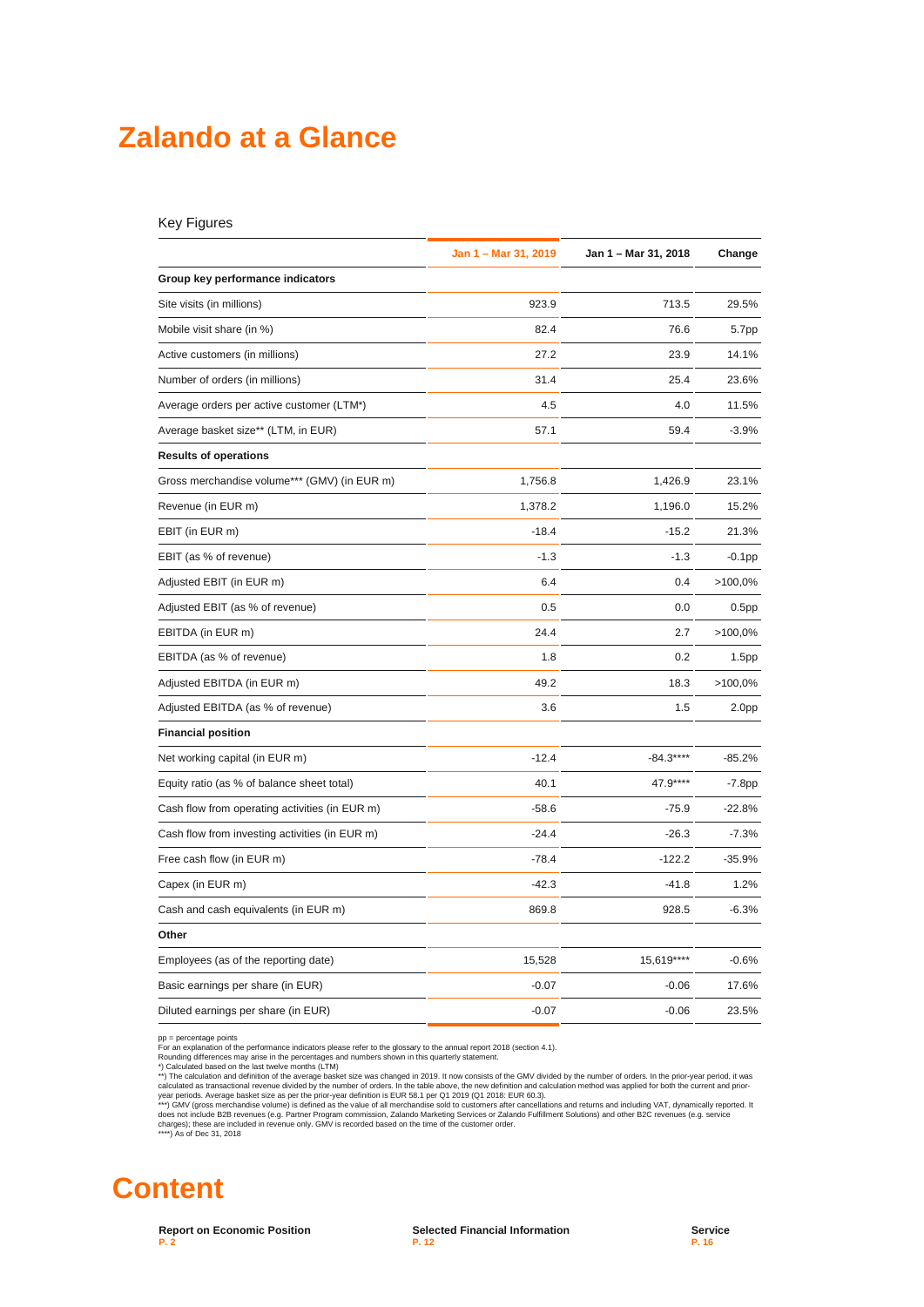- Strong growth across all segments contributes to 23.1% GMV growth
- Revenue growth of 15.2% behind GMV growth mainly due to strong increase in Partner Program as well as revenue recognition effects
- Adjusted EBIT stands at EUR 6.4m, adjusted EBIT margin at 0.5%
- Full-year guidance confirmed: GMV growth at 20% 25%, revenue growth at the low end of this range; adjusted EBIT expected between EUR 175m and EUR 225m

### **1.1 Financial Performance of the Group**

The condensed consolidated income statement for the first quarter of 2019 shows strong growth in GMV and revenue compared to the corresponding prior-year period. We achieved an adjusted EBIT of EUR 6.4m and an adjusted EBIT margin of 0.5%, while we continued to push forward our investments in customer experience, brand partner proposition, technology and operations infrastructure.

#### Consolidated Income Statement Q1 2019

|                                              | $Jan 1 -$              |                    | $Jan 1 -$       |                    |                   |
|----------------------------------------------|------------------------|--------------------|-----------------|--------------------|-------------------|
| IN EUR M                                     | <b>Mar 31.</b><br>2019 | As % of<br>revenue | Mar 31.<br>2018 | As % of<br>revenue | Change            |
| Revenue                                      | 1,378.2                | 100.0%             | 1,196.0         | 100.0%             | 0.0 <sub>pp</sub> |
| Cost of sales                                | $-828.7$               | $-60.1%$           | $-722.0$        | $-60.4%$           | 0.2 <sub>pp</sub> |
| Gross profit                                 | 549.5                  | 39.9%              | 474.0           | 39.6%              | 0.2 <sub>pp</sub> |
| Selling and distribution costs               | -492.8                 | $-35.8%$           | $-429.7$        | $-35.9%$           | 0.2 <sub>pp</sub> |
| Administrative expenses                      | $-77.8$                | $-5.6%$            | $-61.1$         | $-5.1%$            | $-0.5$ pp         |
| Other operating income                       | 5.2                    | 0.4%               | 2.7             | 0.2%               | 0.2 <sub>pp</sub> |
| Other operating expenses                     | $-2.5$                 | $-0.2%$            | $-1.1$          | $-0.1%$            | $-0.1$ pp         |
| Earnings before interest and taxes<br>(EBIT) | $-18.4$                | $-1.3%$            | $-15.2$         | $-1.3%$            | $-0.1$ pp         |

#### **Development of GMV and Revenue**

In Q1 2019, Zalando increased GMV by EUR 329.9m compared to the prior-year period to EUR 1,756.8m. This corresponds to year-on-year GMV growth of 23.1%. The increase in GMV can be primarily attributed to a higher number of active customers as well as an increase in average orders per active customer. The group had 27.2 million active customers compared to 23.9 million active customers as of March 31, 2018, up 14.1% on the prior-year period. The larger customer base ordered more frequently than in the corresponding prior-year period. Triggered also by an increasing use of mobile devices, the average number of orders per active customer rose by 11.5%. The strong growth of our Partner Program and as such more attractive assortment, led to an increased Partner Program share in GMV and also contributed to the increase in GMV.

Revenue increased by EUR 182.2m compared to the prior-year period to EUR 1,378.2m. This corresponds to year-on-year revenue growth of 15.2%. The increase in GMV was higher than the increase in revenue. This is the result of the strong growth of the Partner Program, as this is fully reflected in the GMV metric while revenue only includes the commission income and service fees from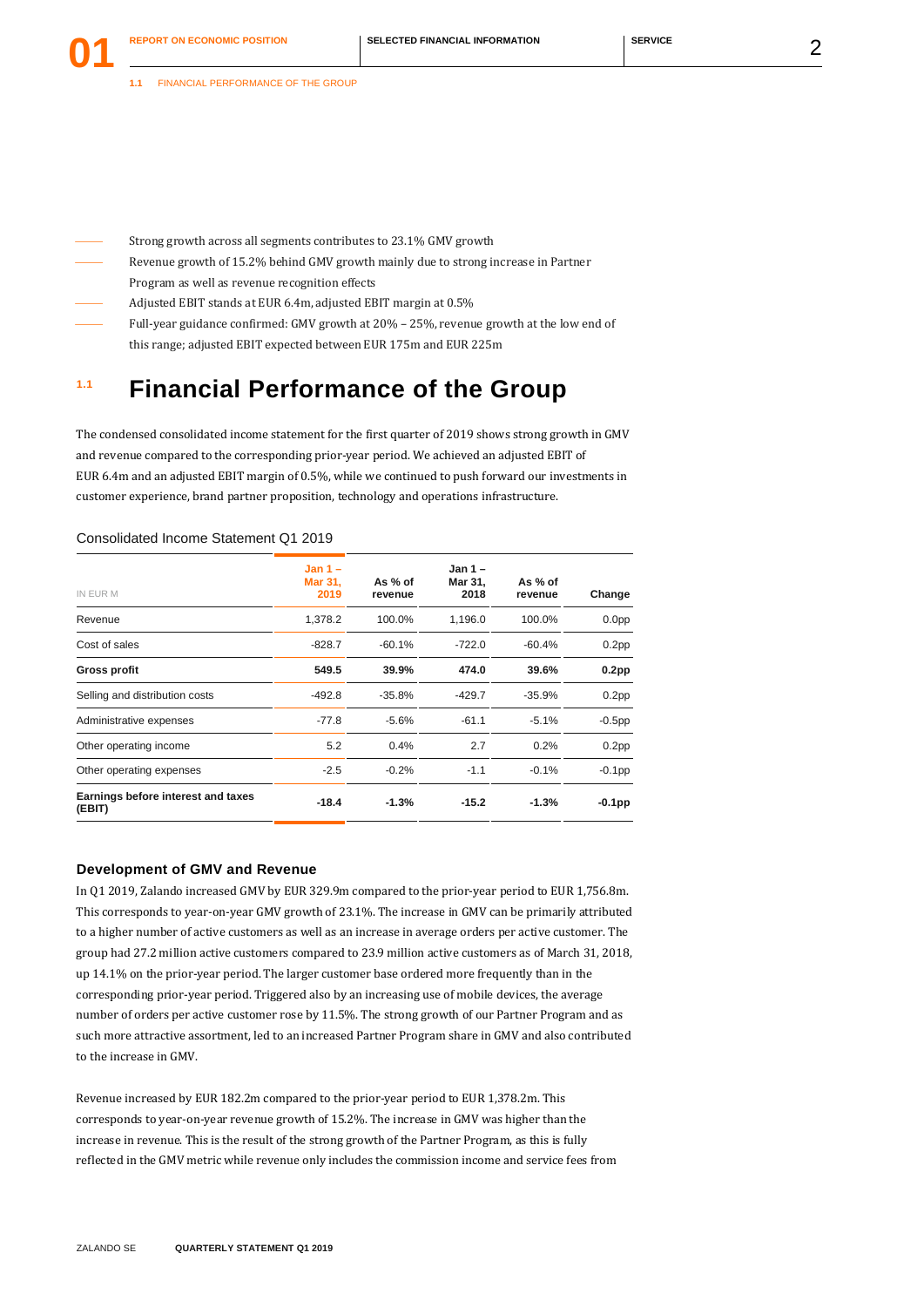**1.1** FINANCIAL PERFORMANCE OF THE GROUP

partners. As GMV and revenue are recorded at different points in time, the different trading calendar compared to last year additionally led to a widening of the gap between these two topline metrics.

#### **Development of EBIT**

**01**

The group recorded EBIT of EUR -18.4m in the first quarter of 2019 (prior-year period: EUR -15.2m). The EBIT margin matches the prior-year level at -1.3% (Q1 2018: -1.3%). Increased fulfillment costs (up 0.5 percentage points in proportion to revenue) and administrative expenses (up by 0.5 percentage points) were offset by an improved gross margin of 0.2 percentage points, and a lower marketing cost ratio (improved by 0.7 percentage points).

Cost of sales increased by EUR 106.8m to EUR 828.7m, with gross margin improving by 0.2 percentage points. The improvement in gross margin is mainly due to the lower group discount rate compared to the prior-year period, due to more normalized trading environment compared to last year. The improvement was mostly offset by the restructuring costs incurred in Q1 2019 in connection with the reorganization and integration of the private label business.

Compared to the first quarter of 2018, fulfillment costs as a percentage of revenue continued to rise (up 0.5 percentage points) mainly due to higher logistics costs, as Zalando continues to build its European logistics network and to invest in the customer and brand proposition. Examples include the ramp-up of new fulfillment centers in Sweden and Poland and investments in same and next day delivery capabilities in metropolitan areas to further enhance the customer experience. Logistics costs were also impacted by higher transport costs, which were driven up by increased carrier prices.

The marketing cost ratio improved by 0.7 percentage points compared to the prior-year period, resulting primarily from restructuring costs incurred in the prior-year period in relation to a new setup that was established for the marketing department.

Administrative expenses increased from EUR 61.1m in the prior-year period to EUR 77.8m in Q1 2019, increasing by 0.5 percentage points in proportion to revenue. This was mainly due to increased expenses for share-based compensation and to restructuring costs incurred in Q1 2019 in connection with the reorganization and integration of the private label business as mentioned above.

#### **Adjusted EBIT**

In order to assess the operating performance of the business, Zalando´s management also considers adjusted EBIT and the adjusted EBIT margin before expenses for equity-settled share-based payments, restructuring costs and non-operating one-time effects. In Q1 2019, Zalando generated an adjusted EBIT of EUR 6.4m (prior year: EUR 0.4m), or an adjusted EBIT margin of 0.5% (prior year: 0.0%).

EBIT includes the following expenses from equity-settled share-based payments. More information can be found in the notes to the annual financial statements 2018 (section 3.5.7 (20.)).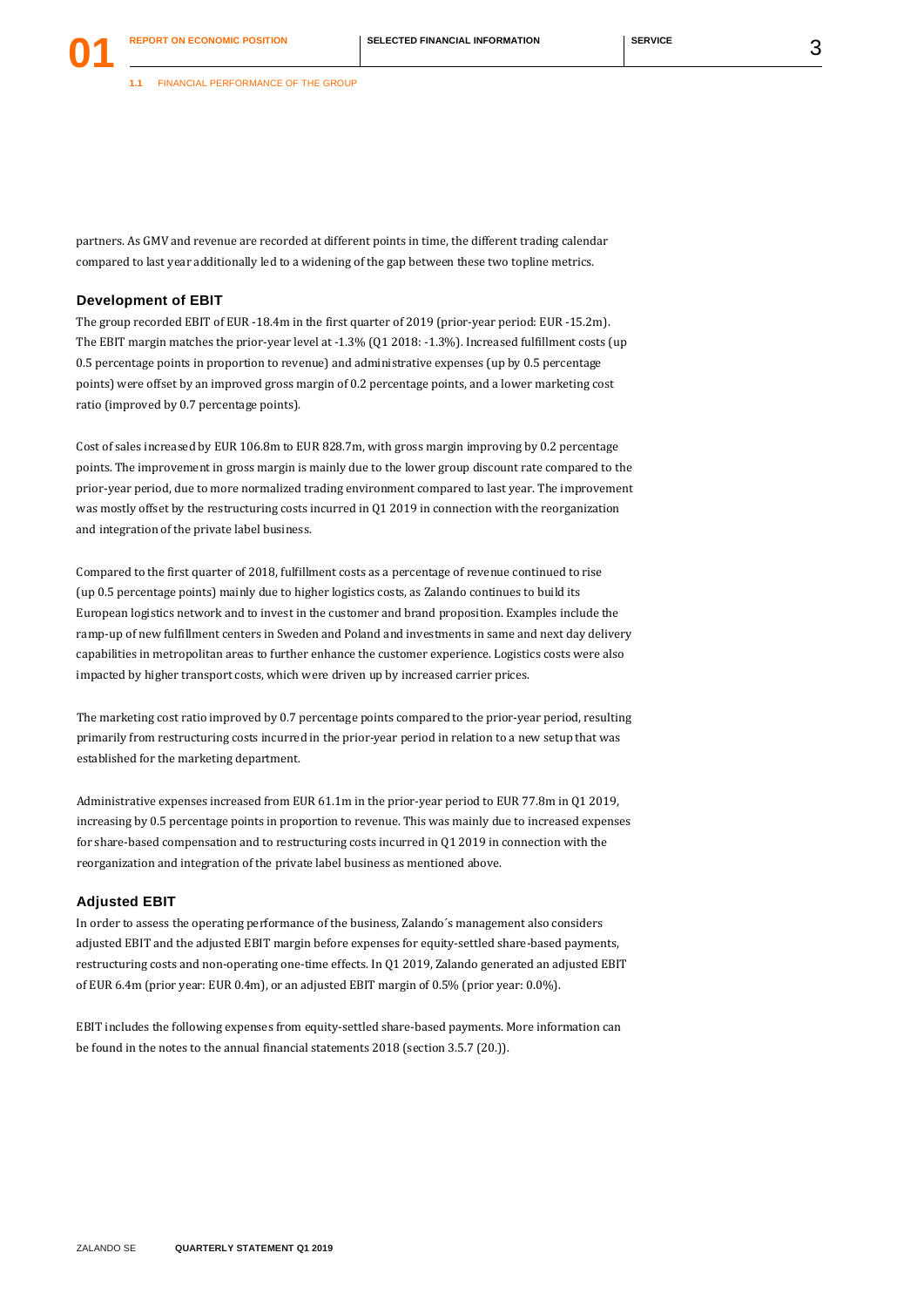| Share-Based Compensation Expenses per Functional Area |  |  |
|-------------------------------------------------------|--|--|
|                                                       |  |  |

| IN EUR M                                             | Jan 1 - Mar 31, 2019 | Jan 1 - Mar 31, 2018 | Change |  |
|------------------------------------------------------|----------------------|----------------------|--------|--|
| Expenses for equity-settled share-<br>based payments | 11.8                 | 4.7                  | 7.1    |  |
| Cost of sales                                        | 0.8                  | 0.6                  | 0.2    |  |
| Selling and distribution costs                       | 2.0                  | 1.3                  | 0.7    |  |
| thereof marketing costs                              | 0.5                  | 0.3                  | 0.2    |  |
| thereof fulfillment costs                            | 1.5                  | 1.1                  | 0.5    |  |
| Administrative expenses                              | 8.9                  | 2.7                  | 6.2    |  |

In addition to that, EBIT contains the above-mentioned restructuring costs of EUR 13.1m that were incurred in connection with the reorganization and integration of the private label business (thereof EUR 10.3m in cost of sales, EUR 2.4m in administrative expenses, and EUR 0.4m in marketing costs). These costs are also adjusted for in the calculation of adjusted EBIT. In the first quarter of 2018, EBIT contained restructuring costs of EUR 10.9m that were incurred mainly in connection with the implementation of a new setup of the marketing department.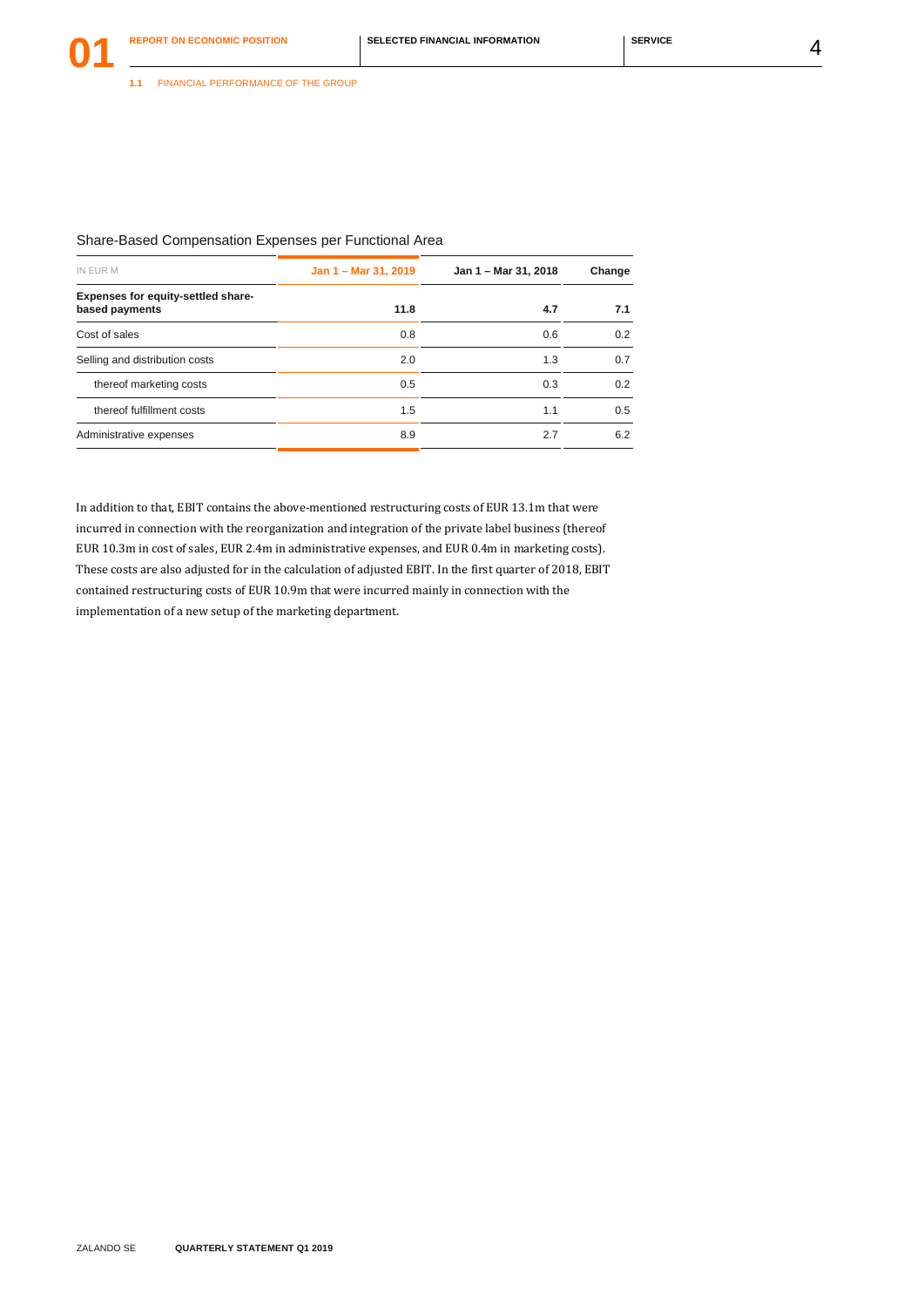### **1.2 Results by Segment**

The condensed segment results for Q1 2019 show a strong improvement in revenue across all segments. EBIT increased in the Fashion Store segment, whereas it decreased in the Offprice segment and in all other segments compared to the prior-year period.

#### Segment Results of the Group Q1 2019

| <b>Fashion</b><br><b>Store</b> | <b>Offprice</b> | All other<br>segments | <b>Total</b> | Recon-   | ciliation Total Group |
|--------------------------------|-----------------|-----------------------|--------------|----------|-----------------------|
| 1,268.5                        | 136.8           | 102.6                 | 1.507.9      | $-129.7$ | 1,378.2               |
| 56.5                           | 0.0             | 73.3                  | 129.7        | $-129.7$ | 0.0                   |
| $-1.0$                         | 2.7             | $-20.5$               | $-18.8$      | 0.4      | $-18.4$               |
| 8.4                            | 3.8             | $-6.2$                | 6.0          | 0.4      | 6.4                   |
|                                |                 |                       |              |          |                       |

#### Segment Results of the Group Q1 2018

| IN EUR M                                     | <b>Fashion</b><br><b>Store</b> | <b>Offprice</b> | All other<br>segments | Total   | Recon-   | ciliation Total Group |
|----------------------------------------------|--------------------------------|-----------------|-----------------------|---------|----------|-----------------------|
| Revenue                                      | 1,093.9                        | 120.4           | 99.8                  | 1.314.1 | $-118.1$ | 1,196.0               |
| thereof intersegment<br>revenue              | 40.4                           | 0.0             | 77.7                  | 118.1   | $-118.1$ | 0.0                   |
| Earnings before interest and<br>taxes (EBIT) | $-14.1$                        | 8.1             | $-9.6$                | $-15.6$ | 0.4      | $-15.2$               |
| <b>Adjusted EBIT</b>                         | $-0.2$                         | 8.5             | $-8.3$                | 0.0     | 0.4      | 0.4                   |

Financial information for the Fashion Store segment, including intersegment transactions, breaks down into the regions DACH and Rest of Europe as follows:

#### Fashion Store Results by Region Q1 2019

| IN EUR M                                  | <b>DACH</b> | Rest of<br>Europe | <b>Fashion</b><br><b>Store</b> |
|-------------------------------------------|-------------|-------------------|--------------------------------|
| Revenue                                   | 621.7       | 646.8             | 1,268.5                        |
| thereof intersegment revenue              | 28.2        | 28.2              | 56.5                           |
| Earnings before interest and taxes (EBIT) | 21.7        | $-22.6$           | $-1.0$                         |
| <b>Adjusted EBIT</b>                      | 26.3        | $-18.0$           | 8.4                            |
|                                           |             |                   |                                |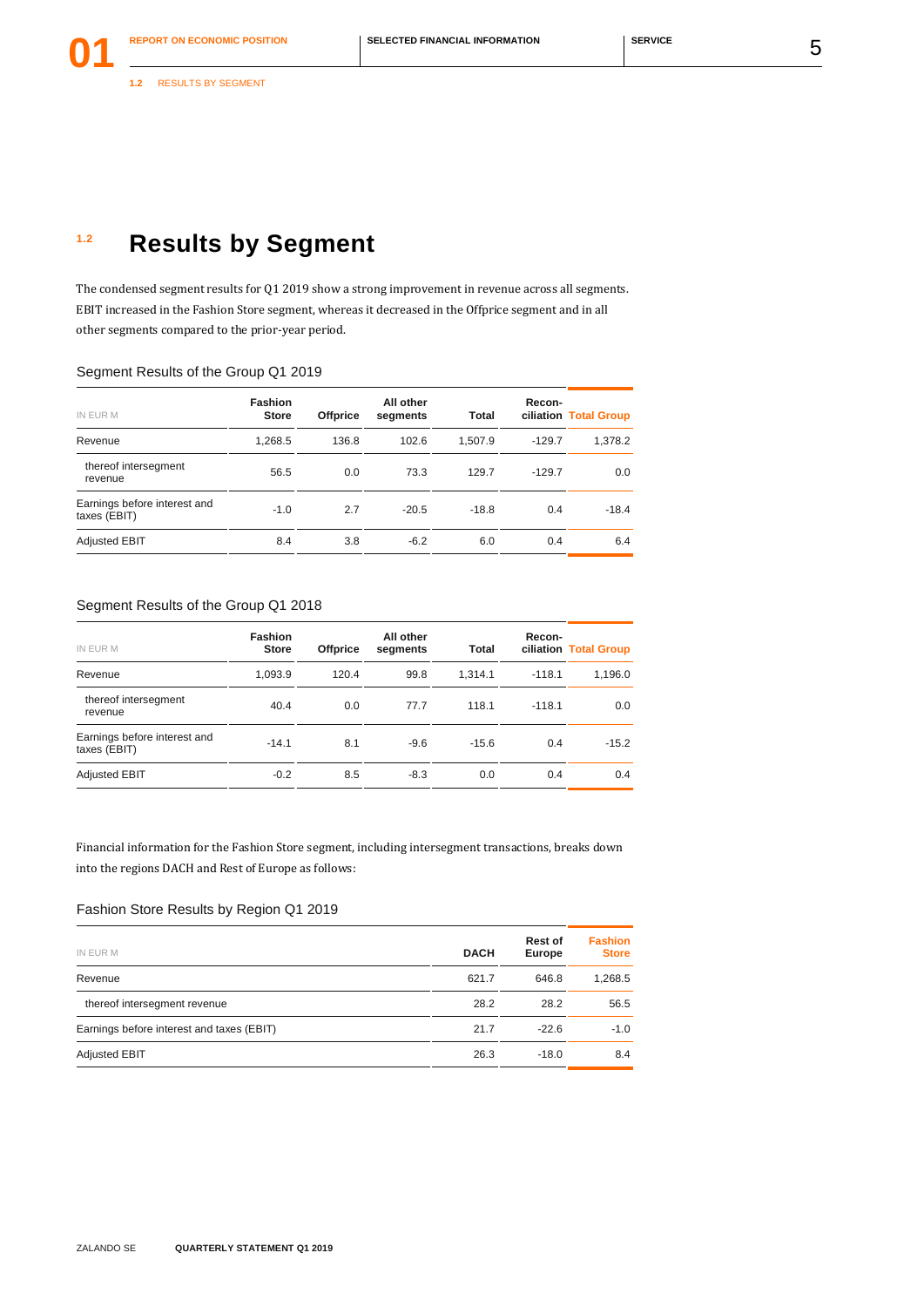#### Fashion Store Results by Region Q1 2018

| IN EUR M                                  | <b>DACH</b> | Rest of<br>Europe | <b>Fashion</b><br><b>Store</b> |
|-------------------------------------------|-------------|-------------------|--------------------------------|
| Revenue                                   | 552.0       | 541.9             | 1,093.9                        |
| thereof intersegment revenue              | 20.9        | 19.5              | 40.4                           |
| Earnings before interest and taxes (EBIT) | 10.1        | $-24.2$           | $-14.1$                        |
| <b>Adjusted EBIT</b>                      | 16.6        | $-16.8$           | $-0.2$                         |

In Q1 2019, revenue in the Fashion Store segment grew by 16.0%, in the Offprice segment by 13.6% and in all other segments by 2.8%, compared to the prior-year period. The Fashion Store segment generated the highest absolute level of revenue, as well as the highest percentage increase of revenue. The revenue increase in the Fashion Store is mainly due to a strong growth in active customers and average orders per active customer. The comparatively low revenue increase in all other segments of 2.8% primarily resulted from the private label business, that is included here and which recorded a decrease in revenue, which was partly offset by a revenue increase in our emerging businesses.

With an EBIT margin of -0.1% in O1 2019, the Fashion Store segment showed a slightly negative profitability. Year on year, however, the EBIT margin increased by 1.2 percentage points, mainly due to a higher gross margin and a lower marketing cost ratio in comparison to the prior-year period.

The Offprice segment recorded EBIT of EUR 2.7m with the EBIT margin decreasing from 6.7% in the prior-year period to 2.0% in Q1 2019. The decrease was mainly caused by higher fulfillment costs and administrative expenses. All other segments recorded a decrease in EBIT margin of 10.4 percentage points, resulting in an EBIT margin of -20.0% in Q1 2019. This development mainly resulted from restructuring costs that were incurred in connection with the reorganization and integration of the private label business in Q1 2019.

#### **Adjusted EBIT**

EBIT comprises the following expenses from equity-settled share-based payments:

#### Share-Based Compensation Expenses per Segment

| IN EUR M                   | Jan $1 -$<br>Mar 31, 2019 | Jan $1 -$<br>Mar 31, 2018 | Change |
|----------------------------|---------------------------|---------------------------|--------|
| Equity-settled share-based |                           |                           |        |
| compensation expenses      | 11.8                      | 4.7                       | 7.1    |
| <b>Fashion Store</b>       | 9.3                       | 3.9                       | 5.4    |
| Offprice                   | 1.1                       | 0.3                       | 0.8    |
| All other segments         | 1.3                       | 0.5                       | 0.8    |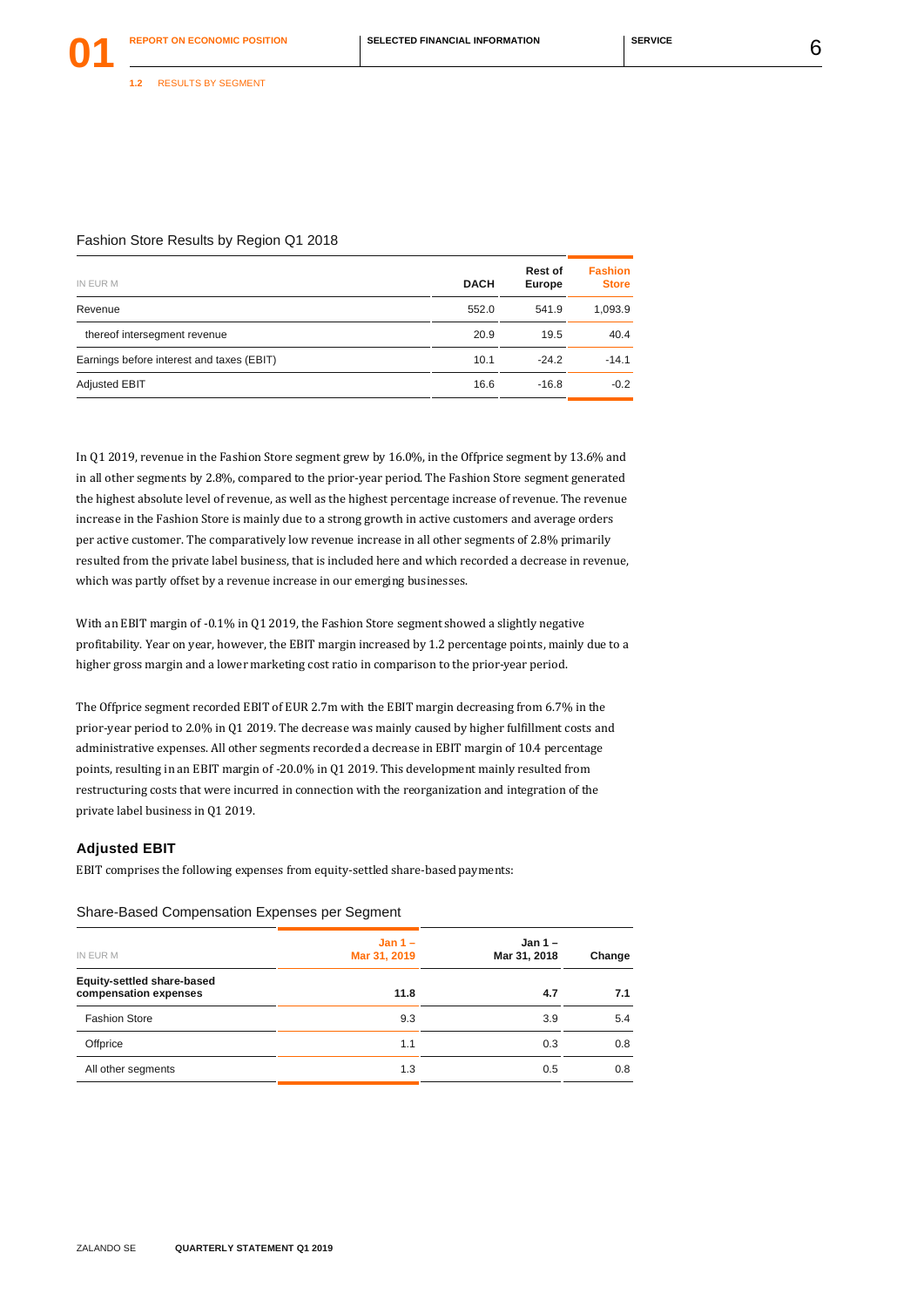**1.2** RESULTS BY SEGMENT

**01**

EBIT furthermore includes the above-mentioned restructuring costs that were incurred in Q1 2019 with EUR 13.1m in all other segments. In the prior-year period, EBIT contained restructuring costs of EUR 10.0m in the Fashion Store segment, EUR 0.1m in the Offprice segment and EUR 0.8m in all other segments.

The Fashion Store segment generated an adjusted EBIT margin of 0.7% in Q1 2019. Compared to the prior-year period, the adjusted EBIT margin increased by 0.7 percentage points. The Offprice segment recorded a decrease in the adjusted EBIT margin of 4.3 percentage points from 7.1% in the prior-year period to 2.8% in Q1 2019. All other segments recorded an increase of 2.3 percentage points, resulting in an adjusted EBIT margin of -6.0% in the first quarter of 2019.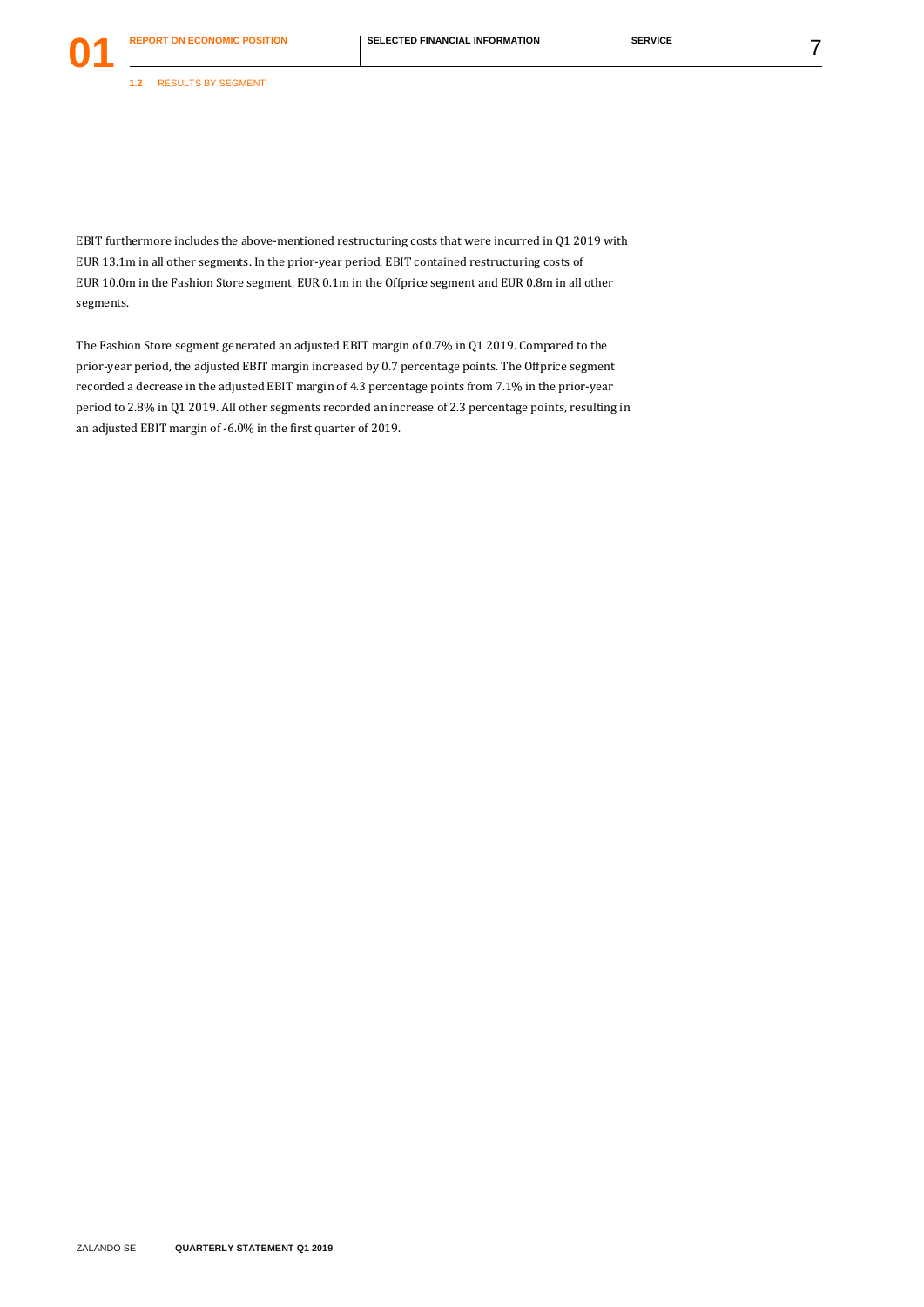### **1.3 Cash Flows**

The liquidity and financial development of the Zalando group are presented in the following condensed statement of cash flows:

Condensed Statement of Cash Flows

| Jan 1 - Mar 31, 2019 | Jan 1 - Mar 31, 2018 |
|----------------------|----------------------|
| $-58.6$              | $-75.9$              |
| $-24.4$              | $-26.3$              |
| $-42.6$              | $-33.6$              |
| $-125.5$             | $-135.9$             |
| 0.4                  | $-1.2$               |
| 995.0                | 1.065.5              |
| 869.8                | 928.5                |
|                      |                      |

In the first quarter of 2019, Zalando generated a negative cash flow from operating activities of EUR -58.6m (prior year: EUR -75.9m). The increase compared to the prior-year period of EUR 17.3m was mainly due to an increase in the earnings before depreciation and taxes (which increased from EUR -0.7m in the prior-year period to EUR 21.6m in Q1 2019). This includes the effect from the partial reclassification of lease payments. According to the new accounting standard on leases (IFRS 16), cash payments for lease contracts are disclosed in the cash flow from financing activities with the amount used for the repayment of the principal portion of lease liabilities (Q1 2019: EUR 10.0m) and in the operating cash flow with the interest portion on lease liabilites (Q1 2019: EUR 2.7m). In prior periods, lease payments were entirely included in the operating cash flow.

Cash outflow from investing activities is mainly impacted by capex, being the sum of the payments for investments in fixed and intangible assets excluding payments for acquisitions, amounting to EUR 42.3m (prior year: EUR 41.8m). Capex mainly included investments in the logistics infrastructure relating primarily to the fulfillment centers in Olsztynek, Lodz (Gluchow), Verona (Nogarole Rocca), and Szczecin (Gryfino) as well as capital expenditures on internally developed software. Cash flow from investing activities also contains payments received for the interest in the proceeds from the sale of developed land owned by third parties of EUR 21.8m. This resulted from the participation in the increase in sales price of the Zalando Campus property. The amount had been recognized in the income statement over several years beginning in 2015.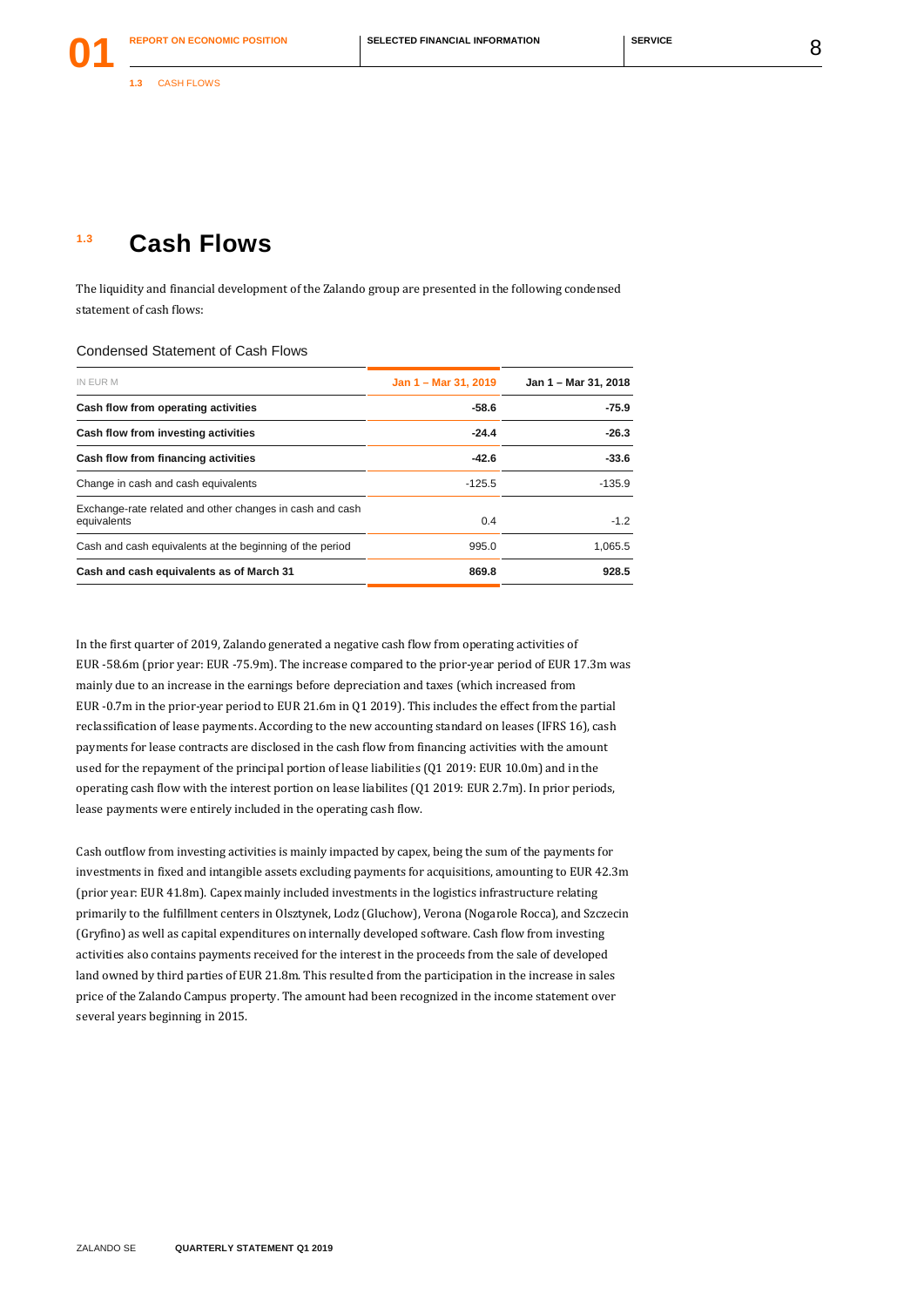**1.3** CASH FLOWS

**01**

As a result, free cash flow increased by EUR 43.8m from EUR -122.2m to EUR -78.4m compared to the prior year. Part of this increase (EUR 10.0m) is due to the changed classification of lease payments in connection with the initial application of IFRS 16 (see above). Free cash flow of Q1 2019 furthermore contains the above mentioned payments received for the interest in the proceeds from the sale of developed land owned by third parties of EUR 21.8m.

Cash flow from investing activities further consists of cash invested in term deposits which have an original term of more than three months and are therefore presented in cash flow from investing activities. In Q1 2019 cash outflows into investments in term deposits amounted to EUR 5.0m, compared to the cash inflows of EUR 20.0m seen in the prior-year period. As of March 31, 2019, an amount of EUR 25.0m was invested in such term deposits (December 31, 2018: EUR 20.0m).

Cash flow from financing activities mainly includes payments for the repurchase of treasury shares of EUR 38.8m (prior year: EUR 33.2m). Furthermore, it includes cash outflows for the repayment of the principal portion of lease liabilities (EUR 10.0m). In the prior-year period, all lease payments were included in the operating cash flow (see above).

Overall, cash and cash equivalents decreased by EUR 125.1m during the first quarter of 2019, resulting in Zalando carrying cash and cash equivalents of EUR 869.8m as of March 31, 2019.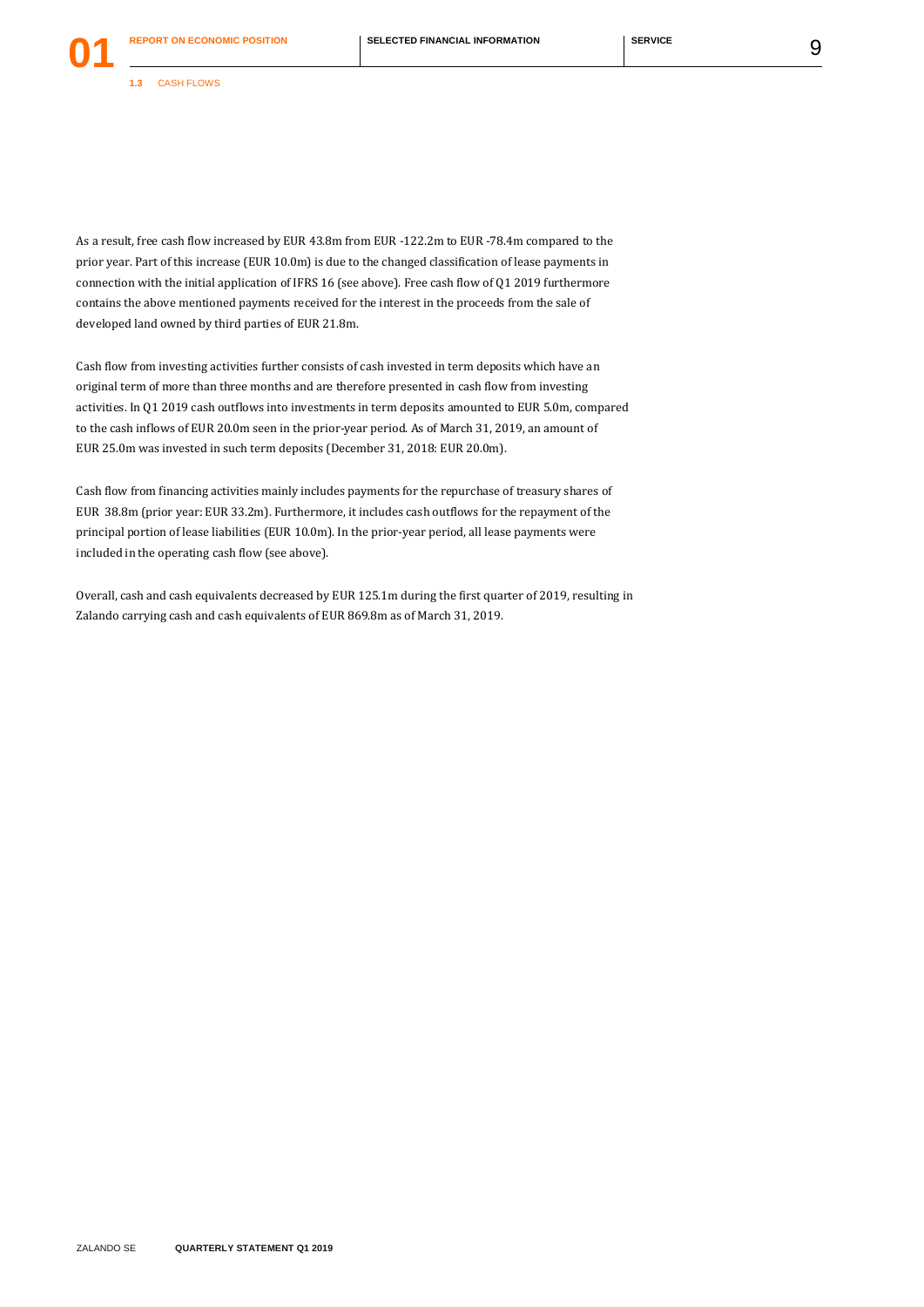### **1.4 Financial Position**

The group's financial position is shown in the following condensed statement of financial position:

#### Assets

| IN EUR M            | Mar 31, 2019 |        | Dec 31, 2018 |        | Change |       |
|---------------------|--------------|--------|--------------|--------|--------|-------|
| Non-current assets  | 1.266.9      | 33.7%  | 760.2        | 23.5%  | 506.7  | 66.6% |
| Current assets      | 2.491.6      | 66.3%  | 2.473.5      | 76.5%  | 18.1   | 0.7%  |
| <b>Total assets</b> | 3.758.5      | 100.0% | 3.233.7      | 100.0% | 524.7  | 16.2% |

#### Equity and Liabilities

| IN EUR M                            | Mar 31, 2019 |        | Dec 31, 2018 |        | Change  |         |
|-------------------------------------|--------------|--------|--------------|--------|---------|---------|
| Equity                              | 1.508.4      | 40.1%  | 1.549.1      | 47.9%  | $-40.7$ | $-2.6%$ |
| Non-current liabilities             | 504.6        | 13.4%  | 70.9         | 2.2%   | 433.7   | 611.5%  |
| <b>Current liabilities</b>          | 1.745.5      | 46.4%  | 1.613.7      | 49.9%  | 131.8   | 8.2%    |
| <b>Total equity and liabilities</b> | 3.758.5      | 100.0% | 3.233.7      | 100.0% | 524.7   | 16.2%   |
|                                     |              |        |              |        |         |         |

In the first quarter of 2019, total assets increased by 16.2%. The statement of financial position is dominated by non-current assets, working capital, cash and cash equivalents, as well as equity. The accounting treatment for leases was changed in Q1 2019 according to the new accounting standard for leases (IFRS 16). This had a major impact on the statement of financial position, resulting in the recognition of a right-of-use asset of EUR 490.6m and a total lease liabilitiy (current and non-current) of EUR 505.2m per end of Q1 2019. More information can be found in the notes to the annual financial statements 2018 (section 3.5.3). Lease assets mainly relate to lease contracts for fulfillment centers and office buildings.

During the first quarter, additions to intangible assets amounted to EUR 14.8m (prior year: EUR 13.5m) while additions to property, plant and equipment totaled EUR 29.2 (prior year: EUR 37.8m).

Inventories mainly comprise goods required for Zalando's wholesale business. The 20.2% increase in inventories to EUR 985.4m mainly resulted from the delivery peak with respect to the spring / summer collection.

Equity decreased from EUR 1,549.1m to EUR 1,508.4m in the first three months of the fiscal year. The EUR 40.7m decrease primarily stems from the share buy-back of own shares and from the negative net income for the quarter. Thus, the equity ratio fell from 47.9% at the beginning of the year to 40.1% as of March 31, 2019.

Lease liabilities of EUR 505.2m were recognized per Q1 2019, thereof EUR 442.0m as non-current, and EUR 63.2m as current. They represent the discounted financial obligations resulting from lease contracts as per IFRS 16.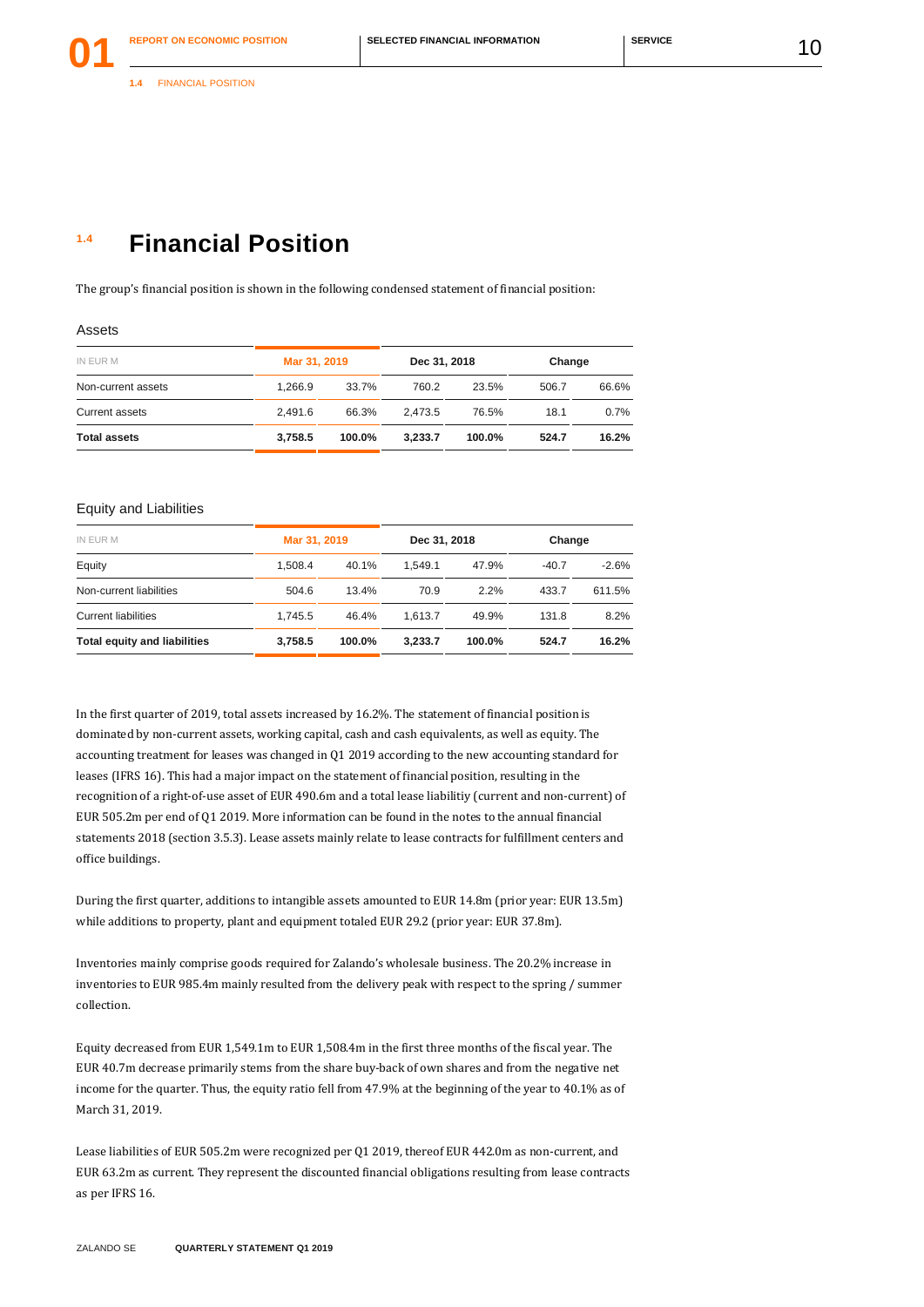**1.4** FINANCIAL POSITION | **1.5** OUTLOOK

Current liabilities increased by EUR 131.8m in the reporting period. This increase is mainly attributable to trade payables and similar liabilities, which rose by EUR 75.5m, climbing from EUR 1,298.9m to EUR 1,374.4m in the reporting period. The increase is largely due to recent deliveries of the spring / summer collection. Under reverse factoring agreements, suppliers' claims against Zalando totaling EUR 348.9m as of March 31, 2019 were transferred to various factoring providers (December 31, 2018: EUR 374.6m). These items were recognized in the statement of financial position under trade payables and similar liabilities.

Net working capital, consisting of inventories and trade and other receivables less trade payables and similar liabilities, increased from EUR -84.3m as of December 31, 2018 to EUR -12.4m as of March 31, 2019. The increase mainly results from the increase in inventories of EUR 165.9m, which was not fully compensated by the increase in trade payables of EUR 75.5m. This reflects the higher business volume and the holding of larger amounts of inventory in stock in order to improve availability and thus customer satisfaction.

### **1.5 Outlook**

There are no changes compared to the guidance for 2019 contained in the 2018 annual report. Zalando confirms its full-year guidance of GMV growth of 20% to 25%, revenue growth at the low end of this range, an adjusted EBIT between EUR 175m and EUR 225m and a capex volume of around EUR 300m.

Berlin, April 30, 2019

The Management Board

Robert Gentz David Schneider Rubin Ritter James Freeman II David Schröder

ZALANDO SE **QUARTERLY STATEMENT Q1 2019**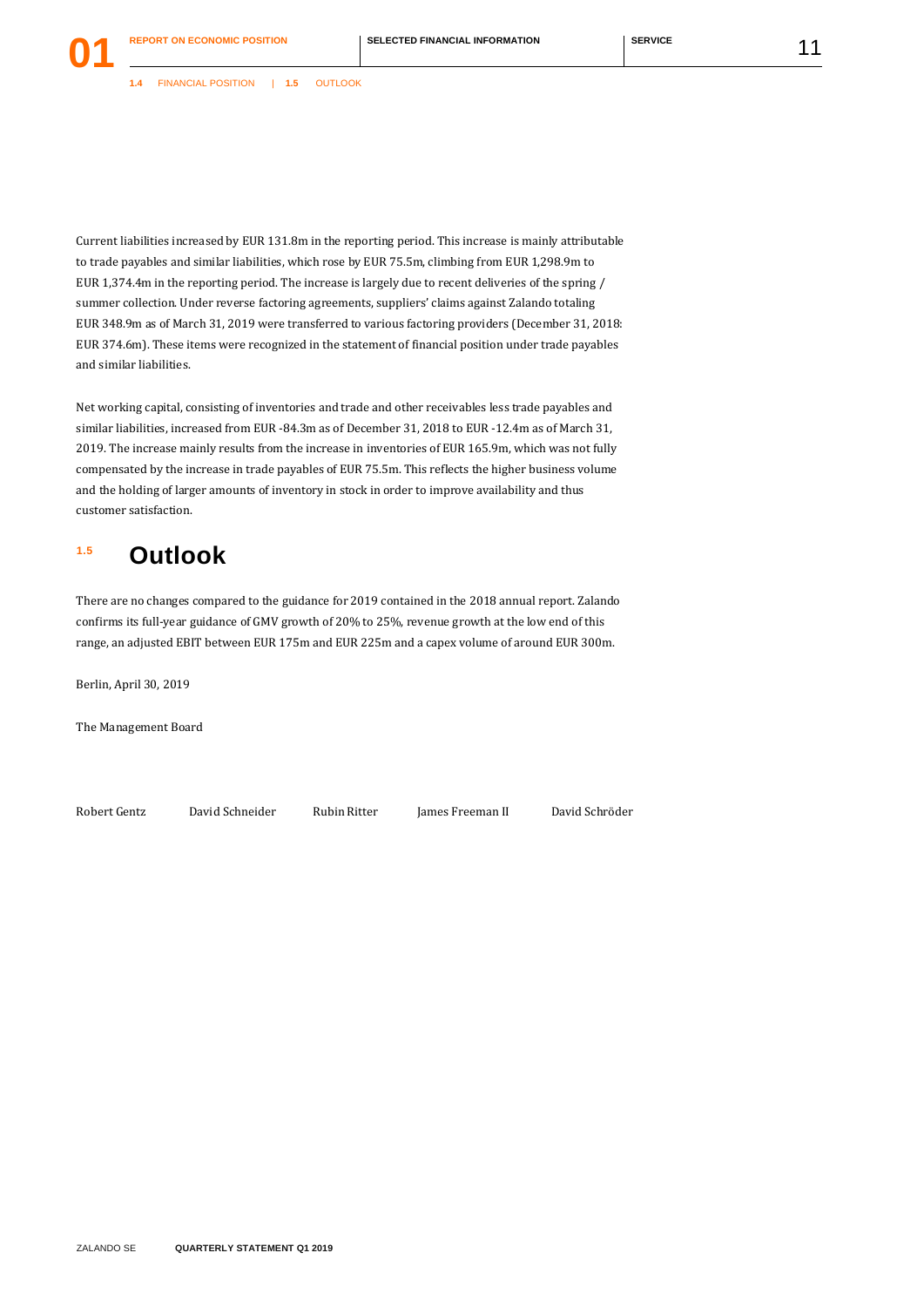**2.1** CONSOLIDATED INCOME STATEMENT

### **2.1 Consolidated Income Statement**

#### Consolidated Income Statement

| IN EUR M                                                         | Jan 1 - Mar 31, 2019 | Jan 1 - Mar 31, 2018 |
|------------------------------------------------------------------|----------------------|----------------------|
| Revenue                                                          | 1,378.2              | 1,196.0              |
| Cost of sales                                                    | $-828.7$             | $-722.0$             |
| <b>Gross profit</b>                                              | 549.5                | 474.0                |
| Selling and distribution costs                                   | $-492.8$             | $-429.7$             |
| Administrative expenses                                          | $-77.8$              | $-61.1$              |
| Other operating income                                           | 5.2                  | 2.7                  |
| Other operating expenses                                         | $-2.5$               | $-1.1$               |
| Earnings before interest and taxes (EBIT)                        | $-18.4$              | $-15.2$              |
| Interest and similar income                                      | 2.5                  | 1.3                  |
| Interest and similar expenses                                    | $-6.2$               | $-3.5$               |
| Result of investments accounted for using the equity method      | $-0.6$               | 0.0                  |
| Other financial result                                           | 1.6                  | $-1.3$               |
| <b>Financial result</b>                                          | $-2.8$               | $-3.4$               |
| Earnings before taxes (EBT)                                      | $-21.2$              | $-18.6$              |
| Income taxes                                                     | 3.6                  | 3.5                  |
| Net income for the period                                        | $-17.6$              | $-15.1$              |
| Thereof net income attributable to shareholders<br>of ZALANDO SE | $-17.6$              | $-15.0$              |
| Thereof net income attributable to non-controlling interests     | 0.0                  | $-0.1$               |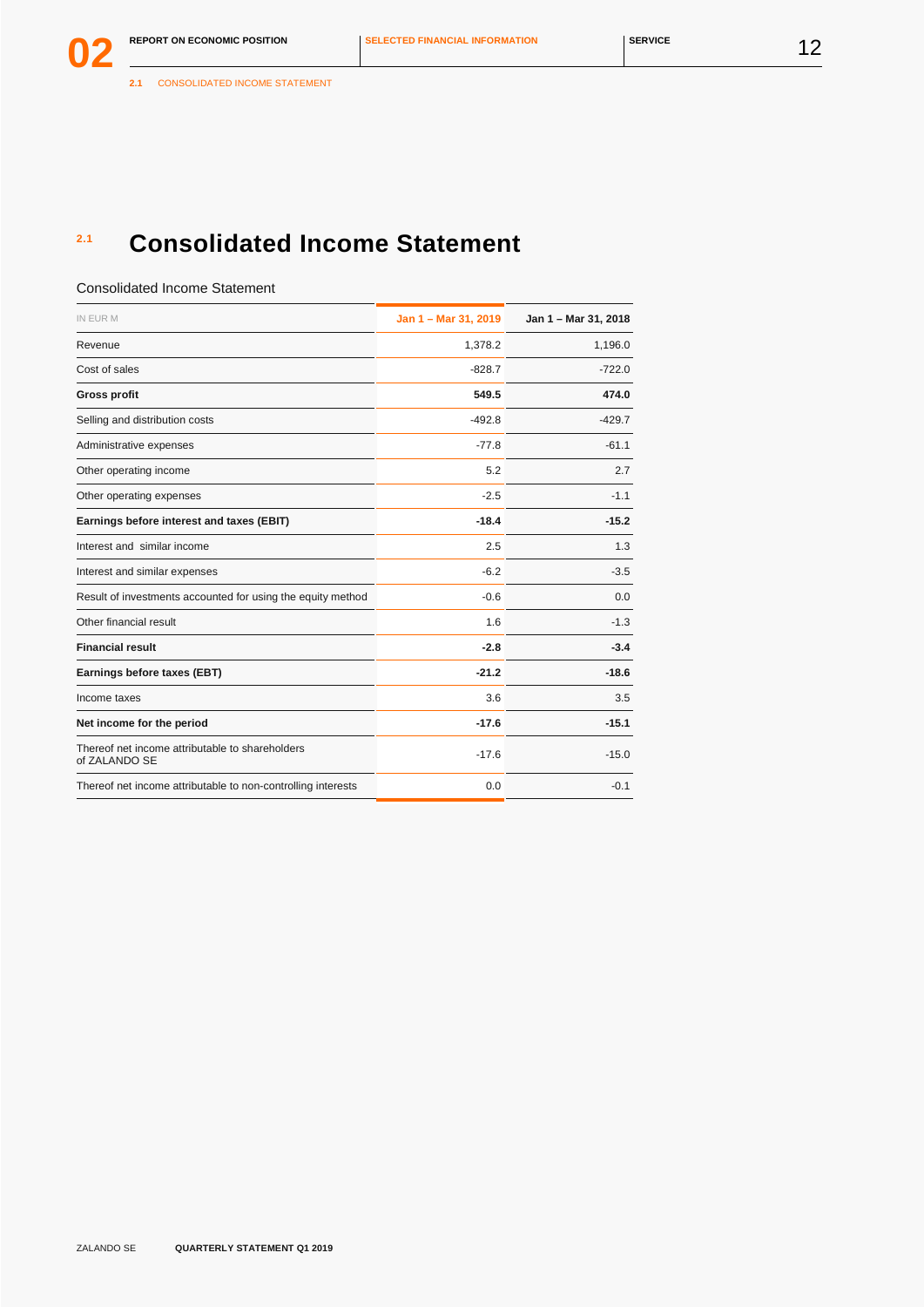**2.2** CONSOLIDATED STATEMENT OF FINANCIAL POSITION

### **2.2 Consolidated Statement of Financial Position**

Consolidated Statement of Financial Position – Assets

| IN EUR M                                          | Mar 31, 2019 | Dec 31, 2018 |
|---------------------------------------------------|--------------|--------------|
| <b>Non-current assets</b>                         |              |              |
| Intangible assets                                 | 189.9        | 189.1        |
| Property, plant and equipment                     | 562.0        | 546.4        |
| <b>Financial assets</b>                           | 14.0         | 13.7         |
| Lease assets                                      | 490.6        | 0.0          |
| Deferred tax assets                               | 2.4          | 2.3          |
| Non-financial assets                              | 3.6          | 3.8          |
| Investments accounted for using the equity method | 4.4          | 5.0          |
|                                                   | 1,266.9      | 760.2        |
| <b>Current assets</b>                             |              |              |
| Inventories                                       | 985.4        | 819.5        |
| Prepayments                                       | 13.3         | 13.2         |
| Trade and other receivables                       | 376.6        | 395.1        |
| Other financial assets                            | 47.1         | 59.3         |
| Other non-financial assets                        | 199.4        | 191.4        |
| Cash and cash equivalents                         | 869.8        | 995.0        |
|                                                   | 2,491.6      | 2,473.5      |
| <b>Total assets</b>                               | 3,758.5      | 3,233.7      |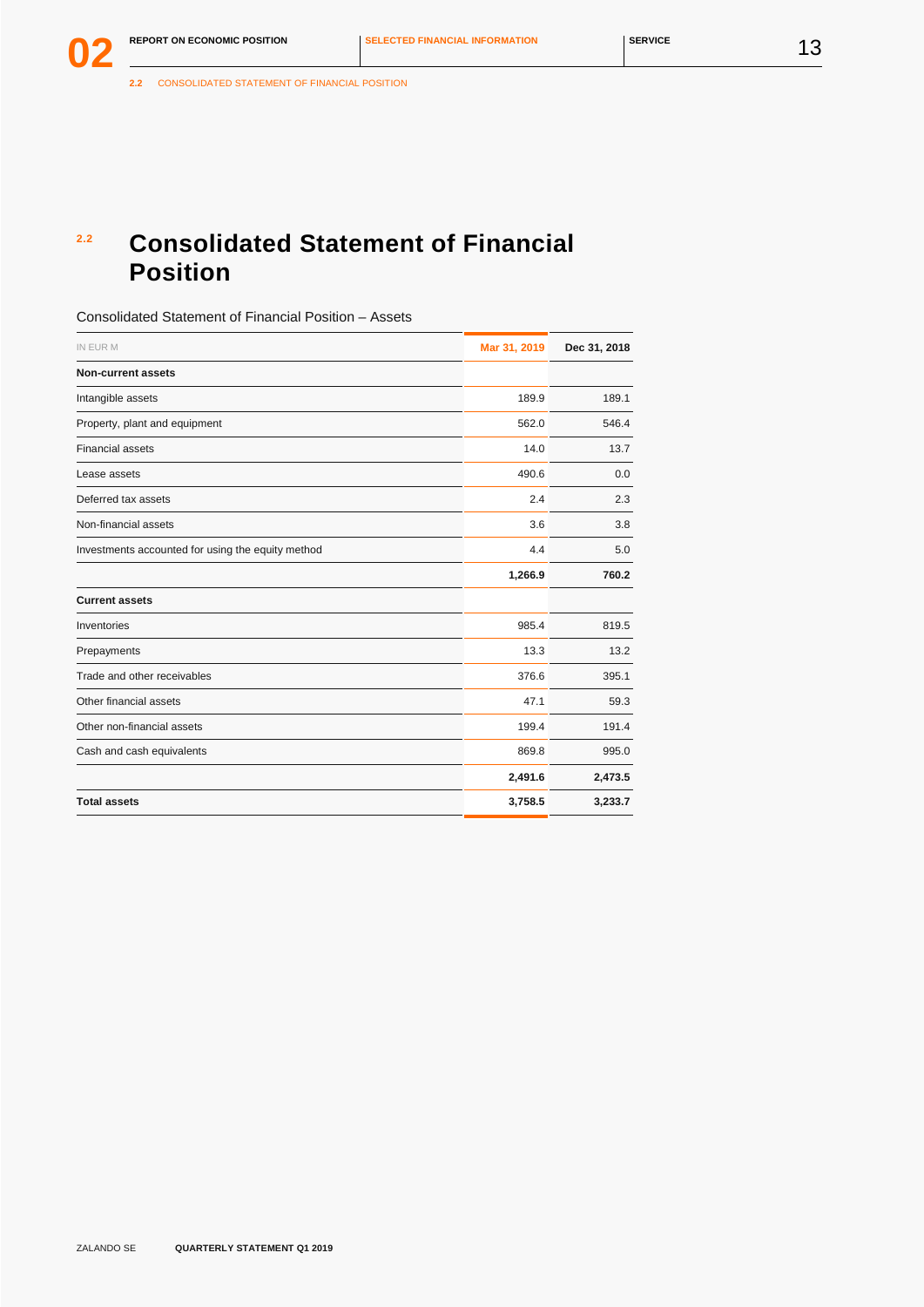**2.2** CONSOLIDATED STATEMENT OF FINANCIAL POSITION

| Consolidated Statement of Financial Position - Equity and Liabilities |              |              |  |
|-----------------------------------------------------------------------|--------------|--------------|--|
| IN EUR M                                                              | Mar 31, 2019 | Dec 31, 2018 |  |
| <b>Equity</b>                                                         |              |              |  |
| Issued capital                                                        | 246.8        | 247.9        |  |
| Capital reserves                                                      | 1,136.2      | 1,155.6      |  |
| Other reserves                                                        | $-7.6$       | $-4.9$       |  |
| Retained earnings                                                     | 133.1        | 150.7        |  |
| Equity of shareholders of ZALANDO SE                                  | 1,508.5      | 1,549.2      |  |
| Non-controlling interest                                              | $-0.1$       | $-0.1$       |  |
|                                                                       | 1,508.4      | 1,549.1      |  |
| <b>Non-current liabilities</b>                                        |              |              |  |
| Provisions                                                            | 34.1         | 34.0         |  |
| Lease liabilities                                                     | 442.0        | 0.0          |  |
| <b>Borrowings</b>                                                     | 4.8          | 5.6          |  |
| Other financial liabilities                                           | 4.4          | 2.4          |  |
| Other non-financial liabilities                                       | 1.3          | 5.5          |  |
| Deferred tax liabilities                                              | 18.0         | 23.5         |  |
|                                                                       | 504.6        | 70.9         |  |
| <b>Current liabilities</b>                                            |              |              |  |
| Provisions                                                            | 0.3          | 0.1          |  |
| Lease liabilities                                                     | 63.2         | 0.0          |  |
| <b>Borrowings</b>                                                     | 3.1          | 2.8          |  |
| Trade payables and similar liabilities                                | 1,374.4      | 1,298.9      |  |
| Prepayments received                                                  | 28.3         | 36.1         |  |
| Income tax liabilities                                                | 24.8         | 27.7         |  |
| Other financial liabilities                                           | 119.3        | 104.6        |  |
| Other non-financial liabilities                                       | 132.1        | 143.5        |  |
|                                                                       | 1,745.5      | 1,613.7      |  |
| <b>Total equity and liabilities</b>                                   | 3,758.5      | 3,233.7      |  |
|                                                                       |              |              |  |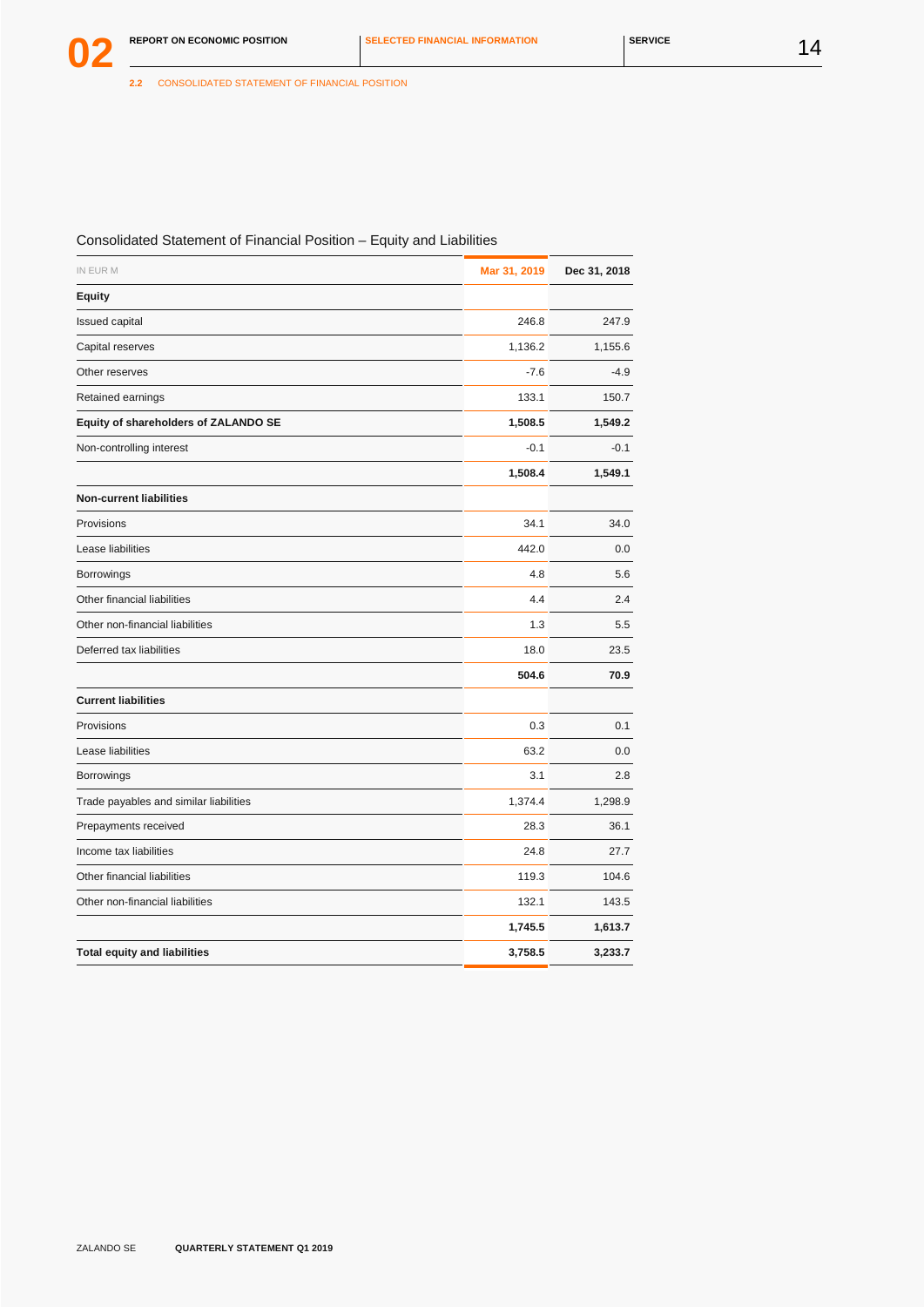### **2.3 Consolidated Statement of Cash Flows**

#### Consolidated Statement of Cash Flows

| IN EUR M |           |                                                                                                                                    | Jan $1 -$<br>Mar 31, 2019 | Jan $1 -$<br>Mar 31, 2018 |
|----------|-----------|------------------------------------------------------------------------------------------------------------------------------------|---------------------------|---------------------------|
| 1.       |           | Net income for the period                                                                                                          | $-17.6$                   | $-15.1$                   |
| 2.       |           | + Non-cash expenses from share-based payments                                                                                      | 11.8                      | 4.7                       |
| 3.       | $\ddot{}$ | Depreciation of property, plant and equipment, lease assets and amortization of intangible assets                                  | 42.8                      | 17.9                      |
| 4.       |           | +/- Income taxes                                                                                                                   | $-3.6$                    | $-3.5$                    |
| 5.       |           | - Income taxes paid, less refunds                                                                                                  | $-13.3$                   | $-10.4$                   |
| 6.       |           | +/- Increase/decrease in provisions                                                                                                | 0.2                       | 0.1                       |
| 7.       |           | -/+ Other non-cash income/expenses                                                                                                 | 0.3                       | 1.0                       |
| 8.       |           | +/- Decrease/increase in inventories                                                                                               | $-165.9$                  | $-112.2$                  |
| 9.       |           | $+/-$ Decrease/increase in trade and other receivables                                                                             | 18.5                      | $-16.0$                   |
|          |           | 10. +/- Increase/decrease in trade payables and similar liabilities                                                                | 75.0                      | 92.4                      |
|          |           | 11. +/- Increase/decrease in other assets/liabilities                                                                              | $-6.7$                    | $-34.8$                   |
| 12.      |           | = Cash flow from operating activities                                                                                              | -58.6                     | -75.9                     |
| 13.      |           | + Proceeds from disposal of non-current assets                                                                                     | 22.5                      | 0.0                       |
| 14.      |           | - Cash paid for investments in property, plant and equipment                                                                       | $-28.6$                   | $-29.3$                   |
| 15.      |           | - Cash paid for investments in intangible assets                                                                                   | $-13.7$                   | $-12.5$                   |
| 16.      |           | Cash paid for acquisitions of shares in associated companies and acquisition of companies and<br>prepayments for such acquisitions | 0.0                       | $-4.5$                    |
|          |           | 17. +/- Cash received/paid for investments in term deposits                                                                        | $-5.0$                    | 20.0                      |
| 18.      |           | + Change in restricted cash                                                                                                        | 0.4                       | 0.0                       |
| 19.      |           | = Cash flow from investing activities                                                                                              | $-24.4$                   | $-26.3$                   |
| 20.      | $\ddot{}$ | Cash received from capital increases by the shareholders less transaction costs                                                    | 6.7                       | 0.0                       |
| 21.      |           | - Repurchase of treasury shares                                                                                                    | $-38.8$                   | $-33.2$                   |
| 22.      |           | Cash repayments of loans                                                                                                           | $-0.4$                    | $-0.4$                    |
| 23.      |           | Cash payments for the principal portion of lease liabilities                                                                       | $-10.0$                   | 0.0                       |
| 24.      |           | = Cash flow from financing activities                                                                                              | $-42.6$                   | $-33.6$                   |
| 25.      |           | Net change in cash and cash equivalents from cash relevant transactions                                                            | $-125.5$                  | $-135.9$                  |
| 26.      |           | +/- Change in cash and cash equivalents due to exchange rate movements                                                             | 0.4                       | $-1.2$                    |
| 27.      |           | + Cash and cash equivalents at the beginning of the period                                                                         | 995.0                     | 1,065.5                   |
|          |           | 28. = Cash and cash equivalents as of March 31                                                                                     | 869.8                     | 928.5                     |
|          |           | Free cash flow                                                                                                                     | $-78.4$                   | $-122.2$                  |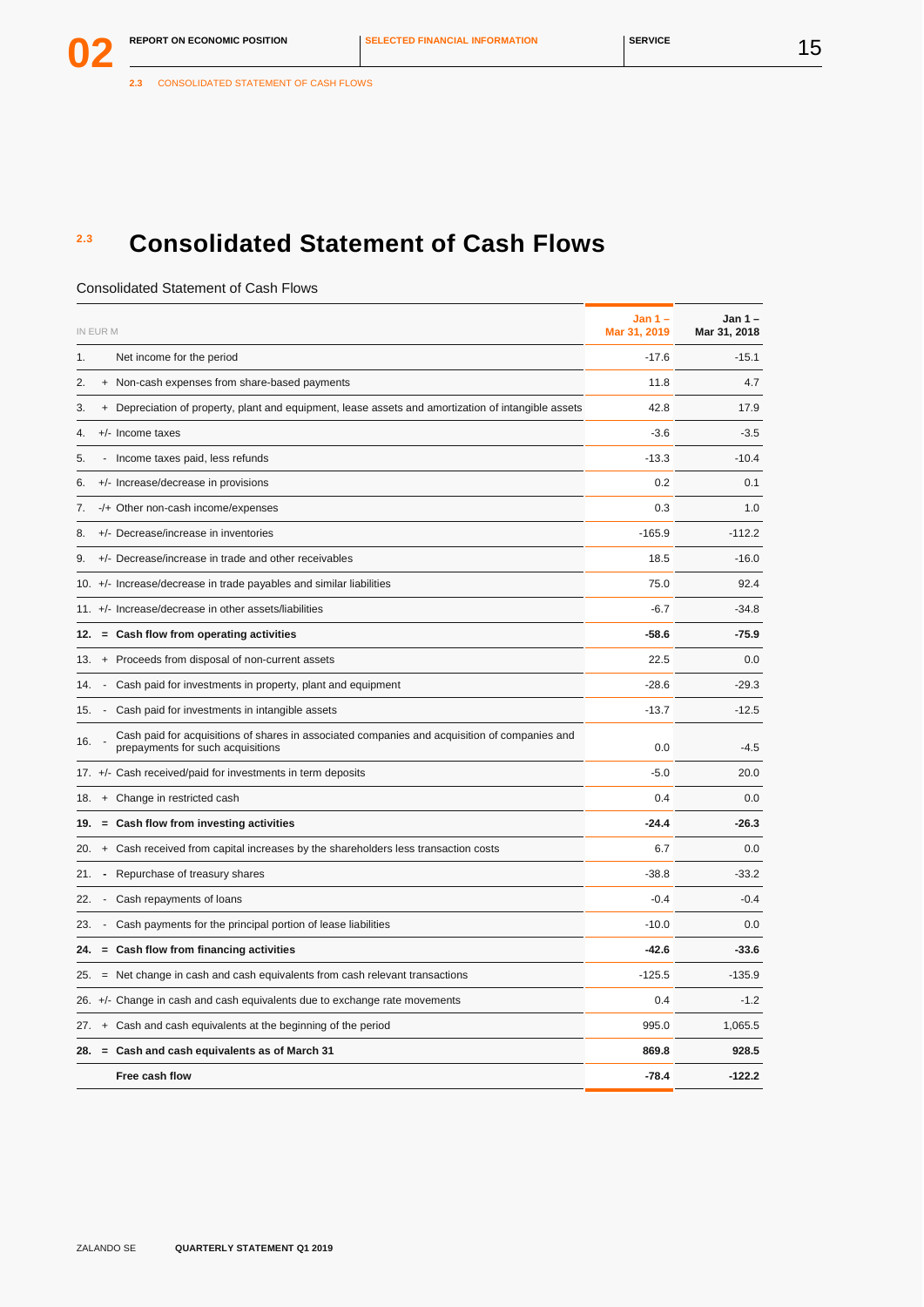### **3.1 Financial Calendar 2019**

#### Financial Calendar

| Date                 | Event                                          |
|----------------------|------------------------------------------------|
| Wednesday, May 22    | Annual general meeting 2019                    |
| Thursday, August 1   | Publication of the second quarter results 2019 |
| Thursday, October 31 | Publication of the third quarter results 2019  |

### <span id="page-16-0"></span>**3.2 Imprint**

### **Contact**

ZALANDO SE Valeska-Gert-Straße 5 10243 Berlin [corporate.zalando.com](http://corporate.zalando.com/) [press@zalando.com](mailto:press@zalando.com)

#### **Investor Relations**

Patrick Kofler/Team Lead Investor Relations [investor.relations@zalando.de](mailto:investor.relations%40zalando.de?subject=)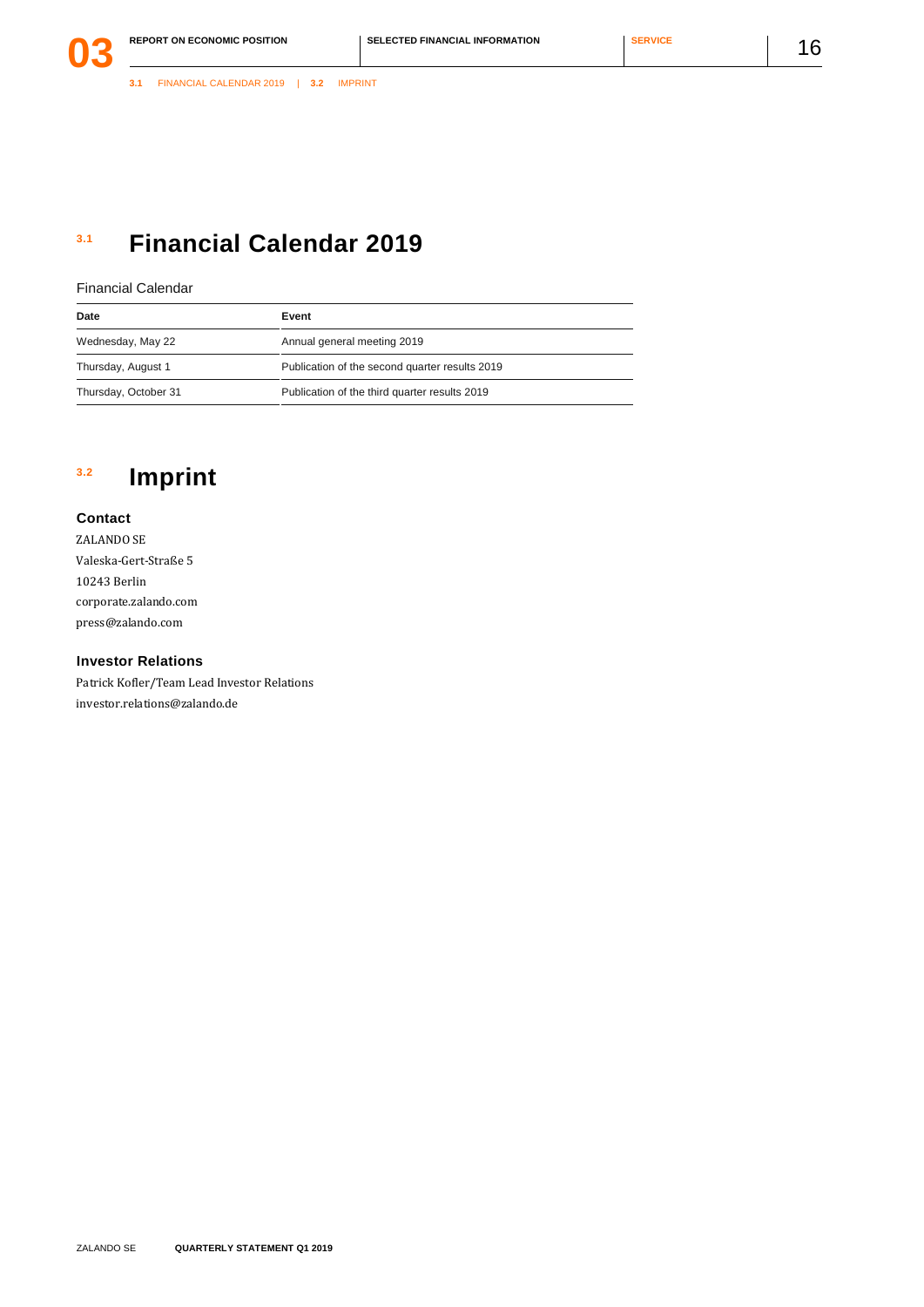Statement Relating to the Future<br>This quarterly statement contains that relate to the future and are based on assumptions and estimates made by the management of<br>This quarterly statement contains statements that these assu

The quarterly statement is available in English. If there are variances, the German version has priority over the English translation. It is available for<br>download in both languages at https://corporate.zalando.com/en/inve